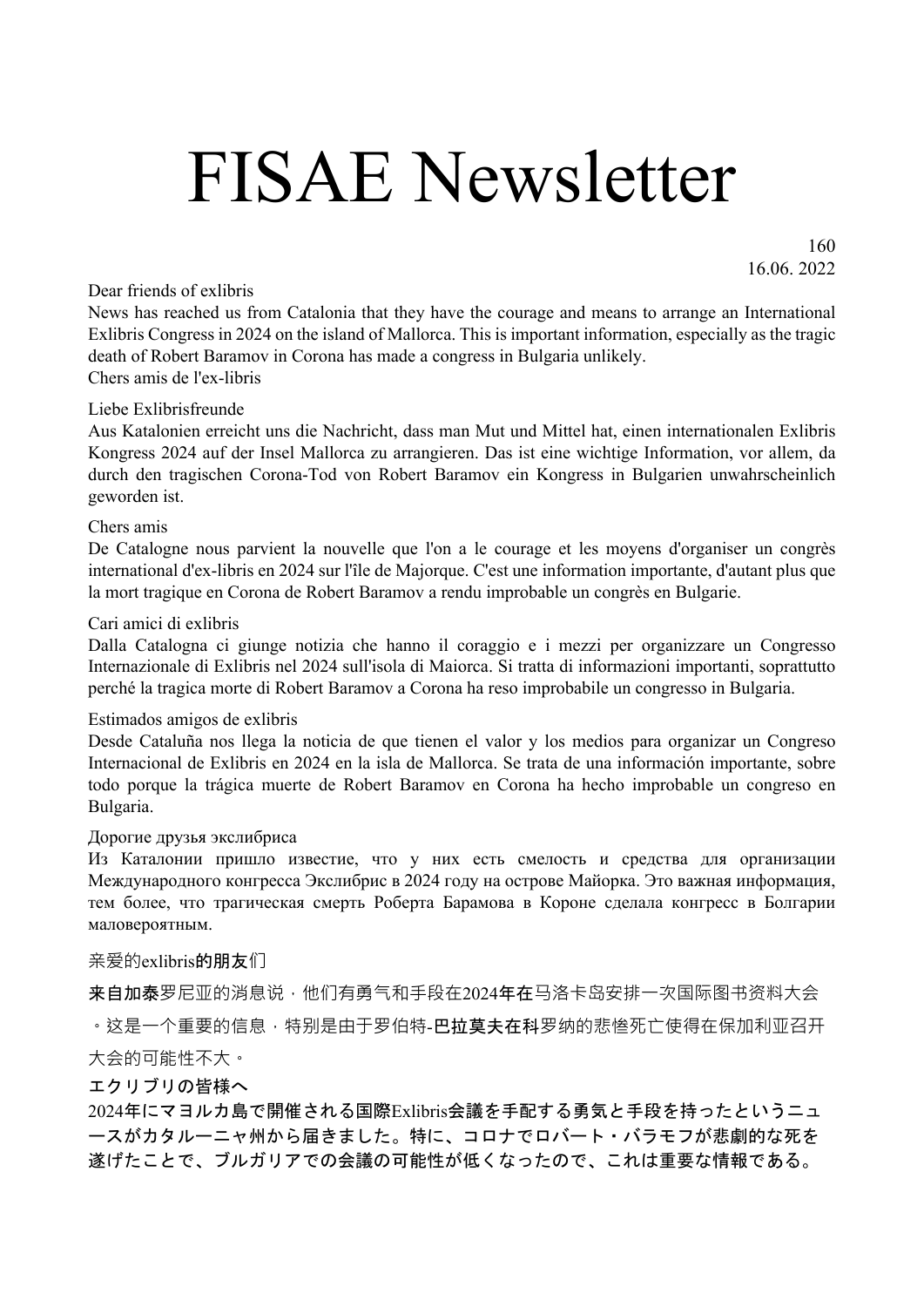

*Placa del Mercat*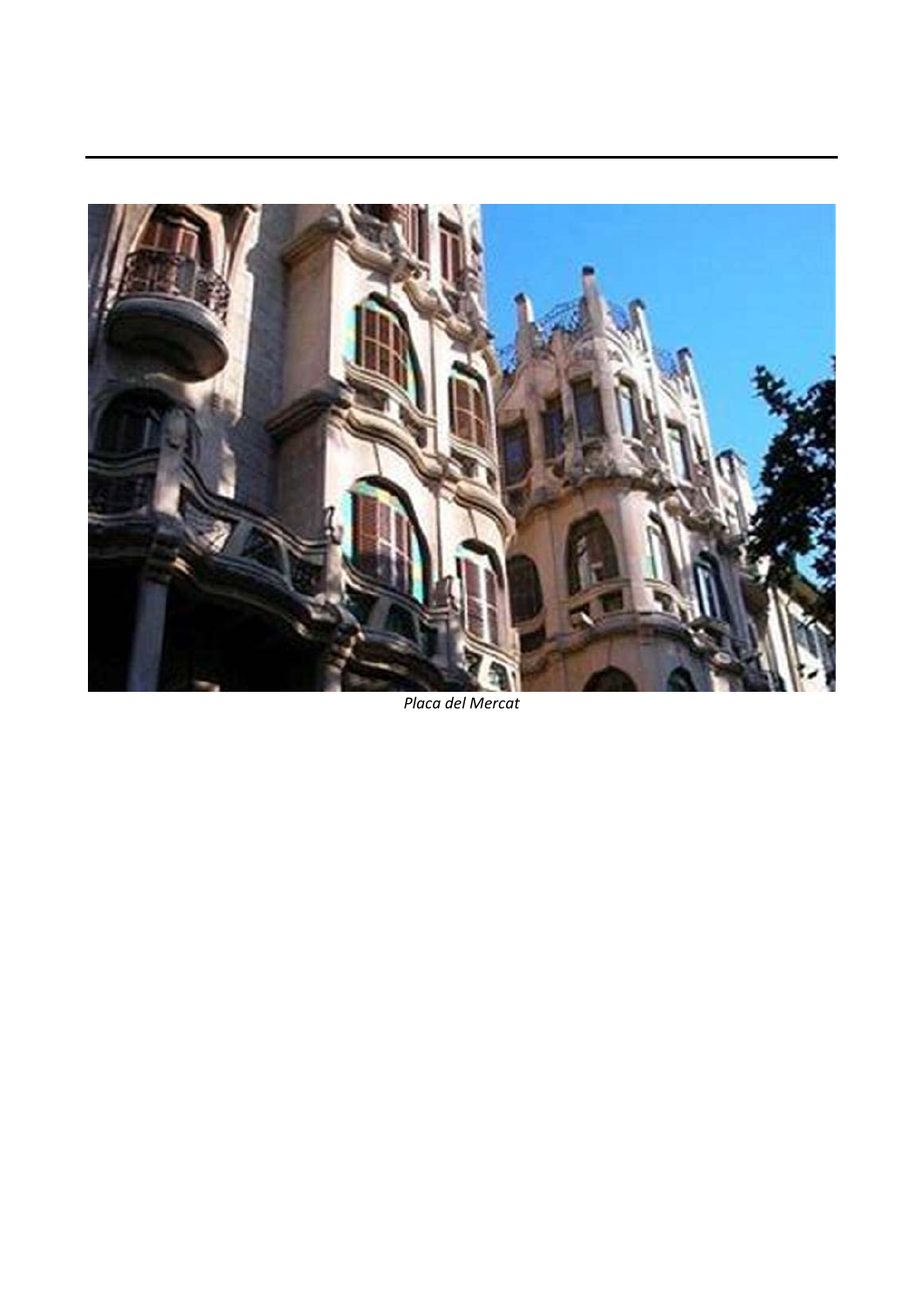

*Calle del la Lljota de Mar* 



Ex-libris lovers from Mallorca, members of the Catalan Association of Exlibrists, feel like and, at the same time, are capable of hosting the FISAE XL International Congress. Therefore, we want to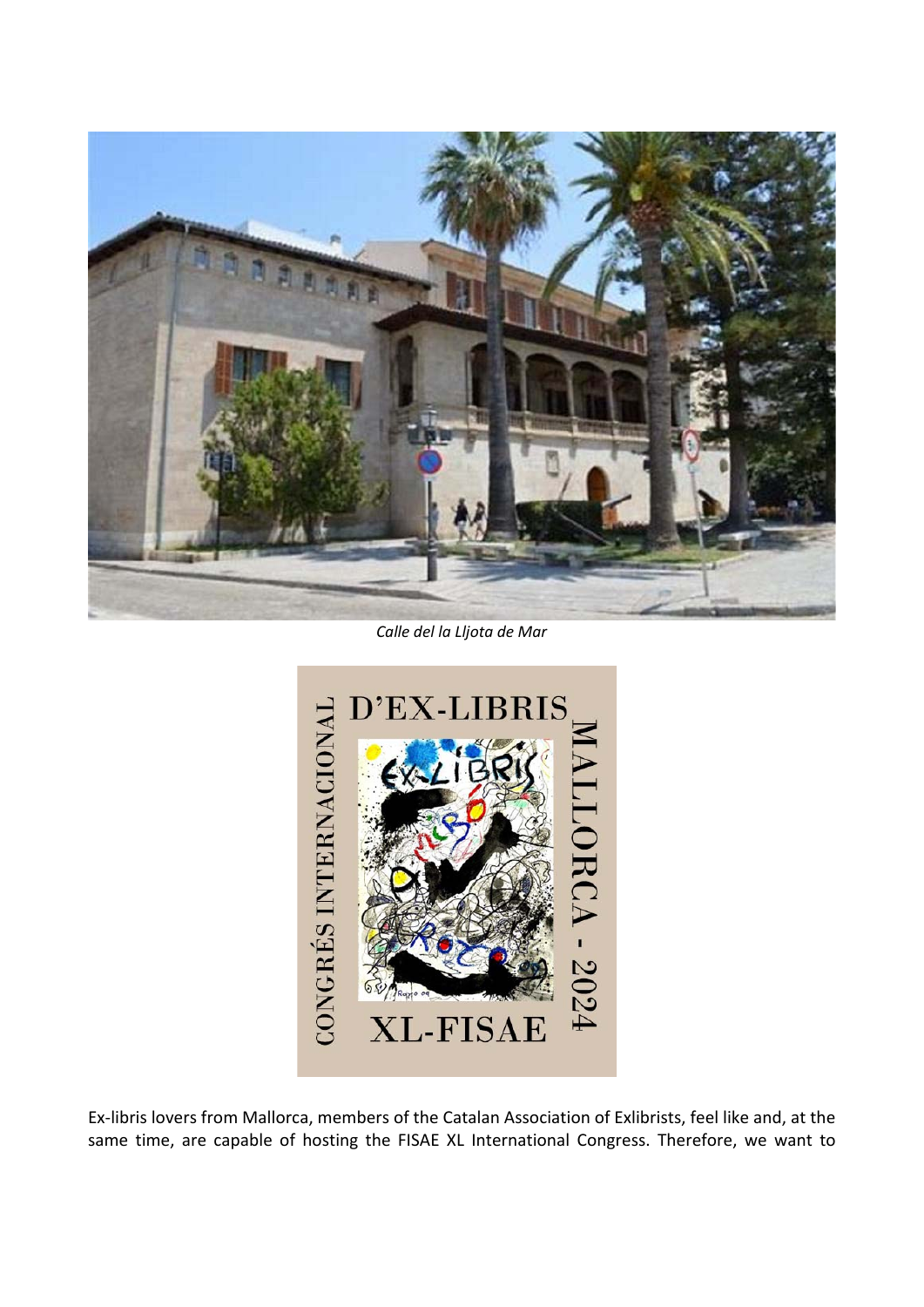present our candidature, willing and hoping that in 2024 we can join together in Palma de Mallorca with the representatives of all ex-libris associations all over the world.

 We desire that the 2024 Congress will help to foster brotherhood to all who love ex-libris in the world. For this reason, we propose Palma, the capital city of the Balearic Islands, world-wide pioneer of tourism, lover of culture freedom, happiness, beauty, order, intelligence and all that makes us to be more human.

Our proposal can be summarised as following:

The residence site, interchanging, meeting, etc. would be in the same city.

The foreseeable date of the Congress would be at the beginning of October 2024.

 It would be suggested to all the associations to put forward communications or reports about ex-libris for its diffusion during the Congress.

Ex-libris exhibitions will be organised in different public sites of the city.

 It is foreseen a reception and visits to the city of Palma, the Pilar and Joan Miró Foundation of Palma, the Cathedral, Valldemossa, Sóller, etc.

 It is also planned that local institutions like the Autonomous Government of the Balearic Islands, the County Council of Mallorca, the City Council of Palma… to back the organisation of the International Congress in Palma.

> Tarragona, 1, June, 2022. Marià Casas Hierro, President of the Catalan Association of Exlibrists. Carrer Santa Anna, 16 – 43003 TARRAGONA. contratalla@tinet.cat \*

Die mallorquinischen Exlibris-Liebhaber, Mitglieder der Katalanischen Vereinigung der Exlibristen, haben Lust und sind gleichzeitig in der Lage, den internationalen Kongress FISAE XL auszurichten. Deshalb möchten wir unsere Kandidatur vorstellen, in dem Wunsch und der Hoffnung, dass wir uns 2024 in Palma de Mallorca mit den Vertretern aller Exlibris-Vereinigungen aus der ganzen Welt zusammenschließen können.

 Wir wünschen uns, dass der Kongress 2024 dazu beiträgt, die Brüderlichkeit zwischen allen Exlibris-Liebhabern in der Welt zu fördern. Aus diesem Grund schlagen wir Palma vor, die Hauptstadt der Balearen, weltweiter Pionier des Tourismus, Liebhaber der Kultur, der Freiheit, des Glücks, der Schönheit, der Ordnung, der Intelligenz und all dessen, was uns zu mehr Menschlichkeit führt.

Unser Vorschlag lässt sich wie folgt zusammenfassen:

Der Aufenthaltsort, der Austausch, das Treffen usw. würden sich in derselben Stadt

befinden.

Das voraussichtliche Datum des Kongresses wäre Anfang Oktober 2024.

 Allen Verbänden wird vorgeschlagen, Mitteilungen oder Berichte über Exlibris vorzulegen, um sie während des Kongresses zu verbreiten.

 Es werden Exlibris-Ausstellungen an verschiedenen öffentlichen Orten der Stadt organisiert.

 Vorgesehen sind ein Empfang und Besuche in der Stadt Palma, der Stiftung Pilar und Joan Miró in Palma, der Kathedrale, in Valldemossa, Sóller, usw.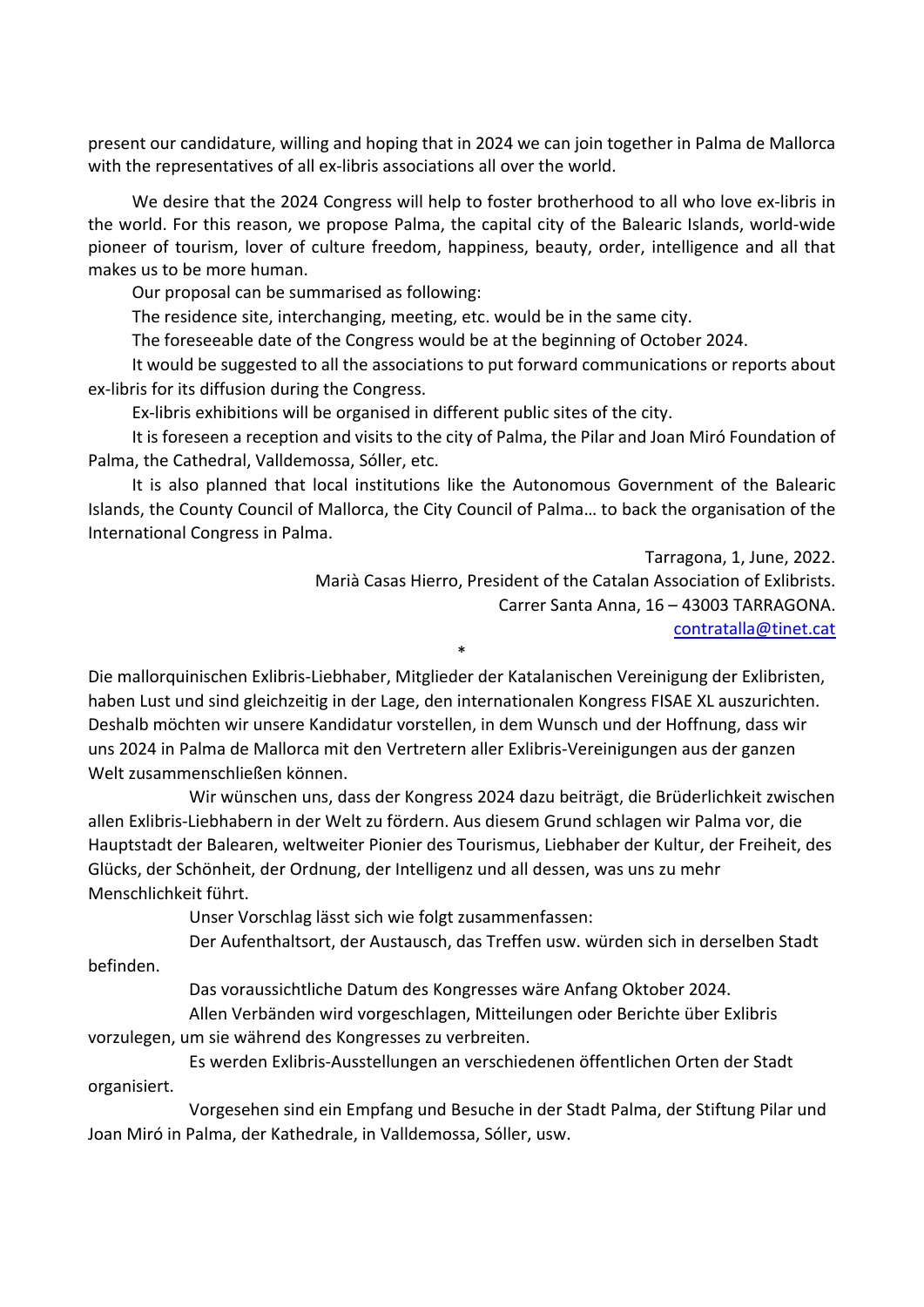Es ist auch vorgesehen, dass lokale Institutionen wie die Autonome Regierung der Balearen, der Bezirksrat von Mallorca, der Stadtrat von Palma... die Organisation des Internationalen Kongresses in Palma unterstützen.

> Tarragona, 1. Juni, 2022. Marià Casas Hierro, Präsidentin der Katalanischen Vereinigung der Exlibristen. Carrer Santa Anna, 16 - 43003 TARRAGONA. contratalla@tinet.cat \*

Les amateurs d'ex-libris de Majorque, membres de l'Association Catalane d'Exlibristes, ont envie et, en même temps, sont capables d'accueillir le Congrès International FISAE XL. Par conséquent, nous voulons présenter notre candidature, en souhaitant et en espérant qu'en 2024 nous pourrons nous réunir à Palma de Majorque avec les représentants de toutes les associations d'exlibris du monde entier.

 Nous souhaitons que le Congrès de 2024 contribue à favoriser la fraternité entre tous ceux qui aiment l'ex-libris dans le monde. Pour cette raison, nous proposons Palma, la capitale des Baléares, pionnière mondiale du tourisme, amoureuse de la culture, de la liberté, du bonheur, de la beauté, de l'ordre, de l'intelligence et de tout ce qui nous rend plus humains.

Notre proposition peut être résumée comme suit :

Le lieu de résidence, d'échange, de rencontre, etc. serait dans la même ville.

La date prévisible du Congrès serait au début du mois d'octobre 2024.

 Il serait suggéré à toutes les associations de proposer des communications ou des rapports sur l'ex-libris pour sa diffusion pendant le Congrès.

 Des expositions d'ex-libris seront organisées dans différents lieux publics de la ville. Il est prévu une réception et des visites de la ville de Palma, de la Fondation Pilar et Joan Miró de Palma, de la cathédrale, de Valldemossa, de Sóller, etc.

 Il est également prévu que des institutions locales comme le gouvernement autonome des Baléares, le conseil général de Majorque, la mairie de Palma... soutiennent l'organisation du congrès international à Palma.

> Tarragone, 1er juin 2022. Marià Casas Hierro, présidente de l'Association catalane des exlibristes. Carrer Santa Anna, 16 - 43003 TARRAGONE. contratalla@tinet.cat \*

Gli appassionati di ex-libris di Maiorca, membri dell'Associazione catalana degli ex-libristi, hanno voglia e, allo stesso tempo, sono in grado di ospitare il XL Congresso internazionale della FISAE. Pertanto, vogliamo presentare la nostra candidatura, volendo e sperando che nel 2024 possiamo unirci a Palma di Maiorca con i rappresentanti di tutte le associazioni ex-libris di tutto il mondo.

 Desideriamo che il Congresso del 2024 contribuisca a promuovere la fratellanza tra tutti coloro che amano gli ex-libris nel mondo. Per questo motivo, proponiamo Palma, la capitale delle Isole Baleari, pioniera mondiale del turismo, amante della cultura, della libertà, della felicità, della bellezza, dell'ordine, dell'intelligenza e di tutto ciò che ci rende più umani.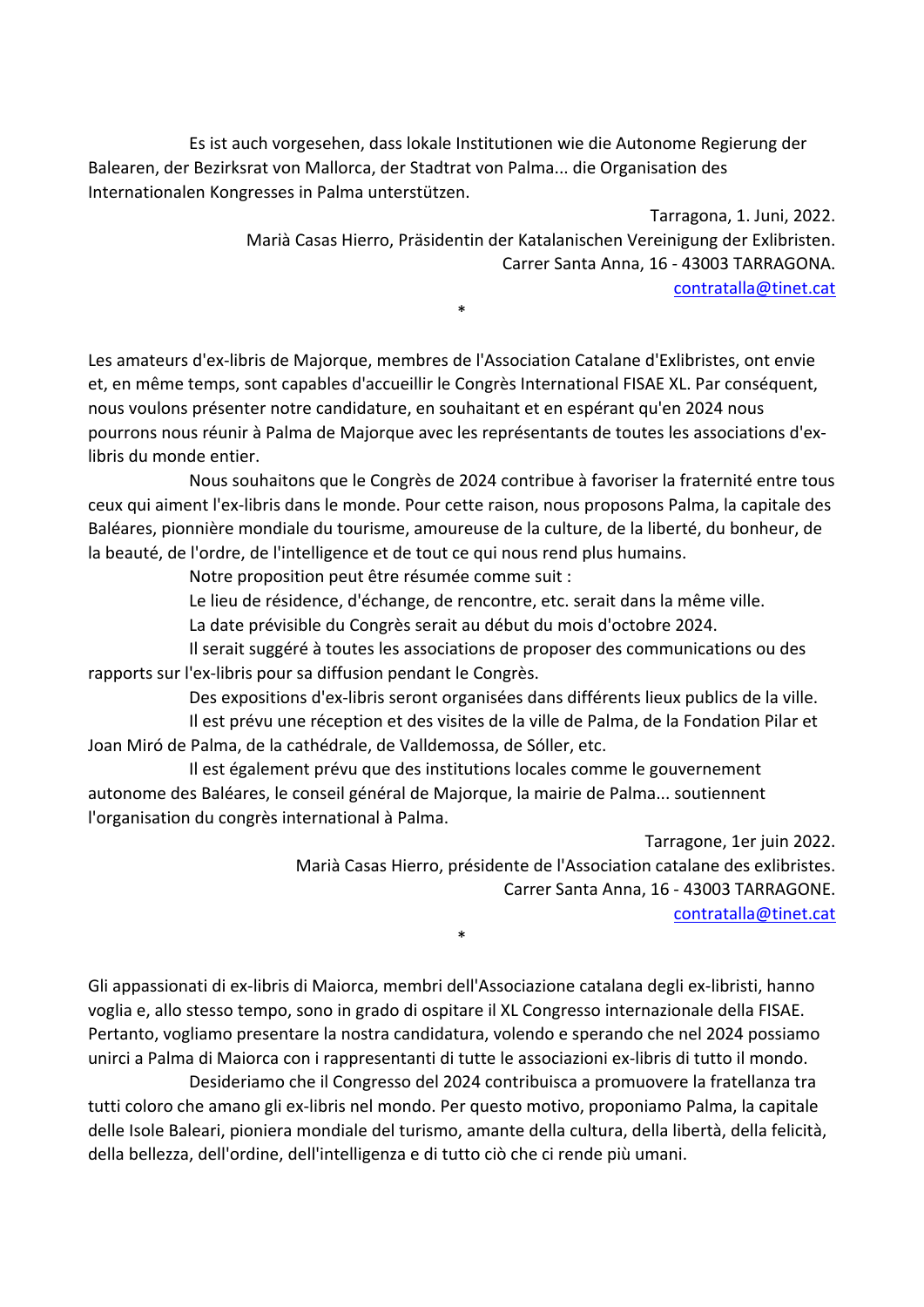La nostra proposta può essere riassunta come segue:

Il luogo di residenza, interscambio, incontro, ecc. sarebbe nella stessa città.

La data prevedibile del Congresso sarebbe l'inizio di ottobre 2024.

 Si suggerisce a tutte le associazioni di presentare comunicazioni o relazioni su exlibris per diffonderle durante il Congresso.

Saranno organizzate mostre di ex-libris in diversi luoghi pubblici della città.

 È previsto un ricevimento e visite alla città di Palma, alla Fondazione Pilar e Joan Miró di Palma, alla Cattedrale, a Valldemossa, a Sóller, ecc.

 È inoltre previsto che istituzioni locali come il Governo Autonomo delle Isole Baleari, il Consiglio della Contea di Maiorca, il Consiglio Comunale di Palma... sostengano l'organizzazione del Congresso Internazionale a Palma.

> Tarragona, 1 giugno 2022. Marià Casas Hierro, presidente dell'Associazione catalana degli exlibristi. Carrer Santa Anna, 16 - 43003 TARRAGONA. contratalla@tinet.cat

Любители экслибриса с Майорки, члены Каталонской ассоциации экслибрисистов, чувствуют желание и, в то же время, способность принять у себя Международный конгресс FISAE XL. Поэтому мы хотим представить нашу кандидатуру, желая и надеясь, что в 2024 году мы сможем объединиться в Пальма-де-Майорке с представителями всех ассоциаций экслибриса во всем мире.

\*

 Мы хотим, чтобы Конгресс 2024 года способствовал укреплению братства всех, кто любит экслибрис в мире. По этой причине мы предлагаем Пальму, столицу Балеарских островов, всемирный пионер туризма, ценитель свободы культуры, счастья, красоты, порядка, интеллекта и всего того, что заставляет нас быть более человечными.

Наше предложение можно резюмировать следующим образом:

 Место проживания, обмена мнениями, встреч и т.д. будет находиться в одном городе.

Предполагаемая дата проведения Конгресса - начало октября 2024 года.

 Всем ассоциациям будет предложено представить сообщения или доклады об экслибрисе для их распространения во время Конгресса.

 Выставки экслибриса будут организованы в различных общественных местах города.

 Предусмотрен прием и посещение города Пальма, Фонда Пилар и Жоана Миро в Пальме, Кафедрального собора, Вальдемоссы, Сольера и др.

 Также планируется, что местные учреждения, такие как Автономное правительство Балеарских островов, Совет округа Майорка, Городской совет Пальмы... поддержат организацию Международного конгресса в Пальме.

> Таррагона, 1, июнь, 2022. Мариа Касас Йерро, президент Каталонской ассоциации экслибрисистов. Carrer Santa Anna, 16 - 43003 TARRAGONA.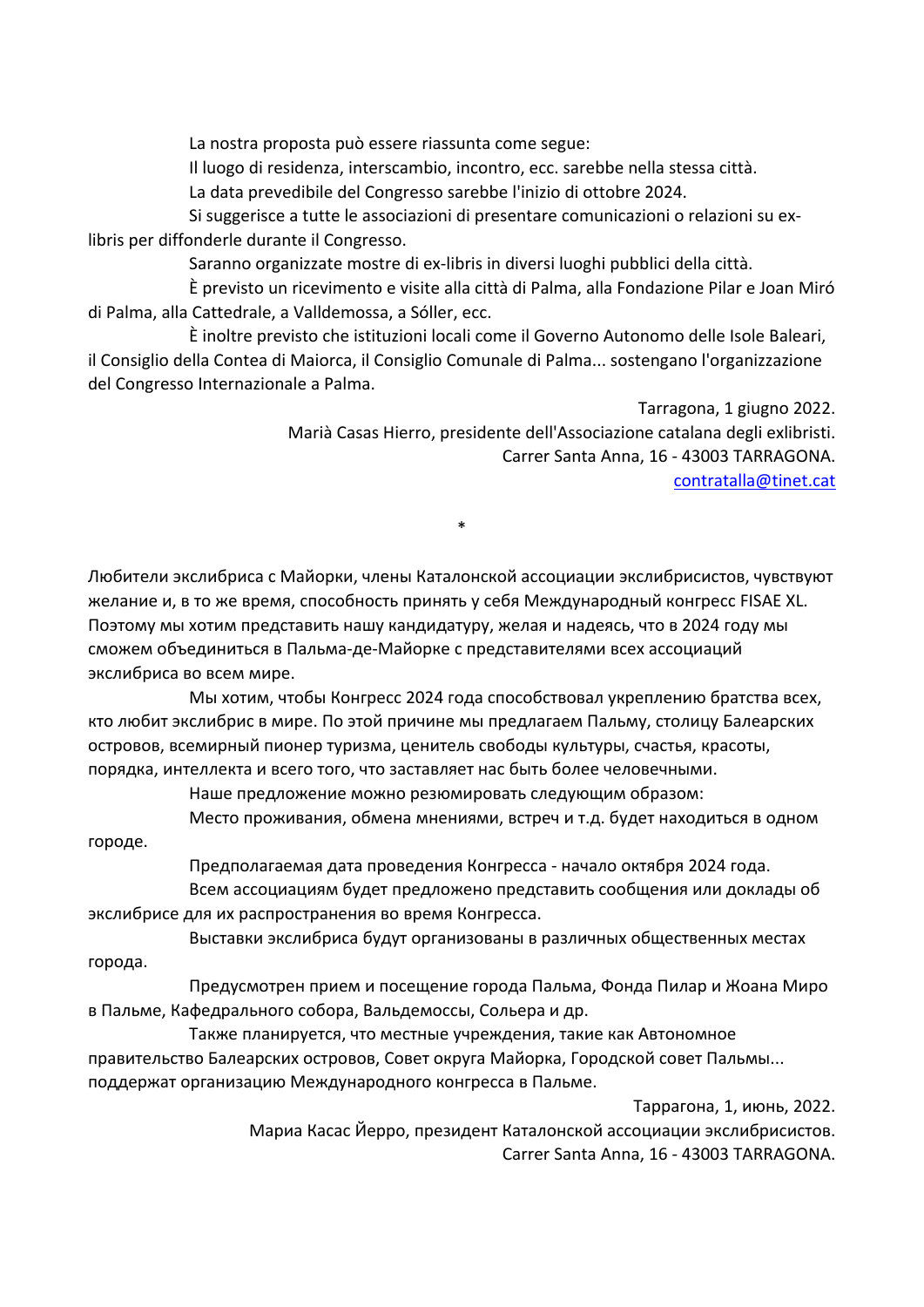马洛卡的前图书馆爱好者,加泰罗尼亚前图书馆协会的成员,觉得自己有能力主办FISAE XL 国际大会,同时也有能力主办。因此,我们想提出我们的候选资格,愿意并希望在2024年我 们能与全世界所有前图书馆协会的代表一起在马略卡岛的帕尔马市聚会。

\*

我们希望2024年的大会将有助于促进世界上所有热爱前图书馆的人的兄弟关系 。为此,我们提议帕尔马,巴利阿里群岛的首府,世界范围内的旅游先驱,文化自由、幸福 、美丽、秩序、智慧和所有使我们成为更多的人的爱好者。

我们的建议可以归纳为以下几点。

居住地、交流、会议等都将在同一个城市。

可预见的大会日期将是2024年10月初。

建议所有的协会在大会期间提出关于前图书馆的通讯或报告,以便传播。

前图书馆展览将在城市的不同公共场所举办。

预计将在帕尔马市、帕尔马的Pilar和Joan Miró基金会、大教堂、Valldemossa、 Sóller等地举行接待和参观。

还计划让当地机构,如巴利阿里群岛自治政府、马略卡郡议会、帕尔马市议会 ......支持在帕尔⻢举办国际大会。

2022年6月1日,塔拉戈纳。

Marià Casas Hierro, 加泰罗尼亚出书商协会主席。 Carrer Santa Anna, 16 - 43003 TARRAGONA. contratalla@tinet.cat

マヨルカの元図書館員たちは、カタルーニャ元図書館員協会のメンバーであり、FISAE XL 国際会議を主催することができると感じています。そこで、2024年に世界中のエクスリブ リス協会の代表者と共にパルマ・デ・マヨルカに参加できることを希望し、私たちの立候 補を表明します。

\*

私たちは、2024年の大会が、世界中の元図書館員を愛するすべての人々の兄 弟愛を育む一助となることを望んでいます。そのために、私たちはバレアリック諸島の首 都であり、世界的な観光のパイオニアであり、文化の自由、幸福、美、秩序、知性、そし て私たちをより人間らしくするすべてのものを愛するパルマを提案します。

私たちの提案を要約すると、次のようになります。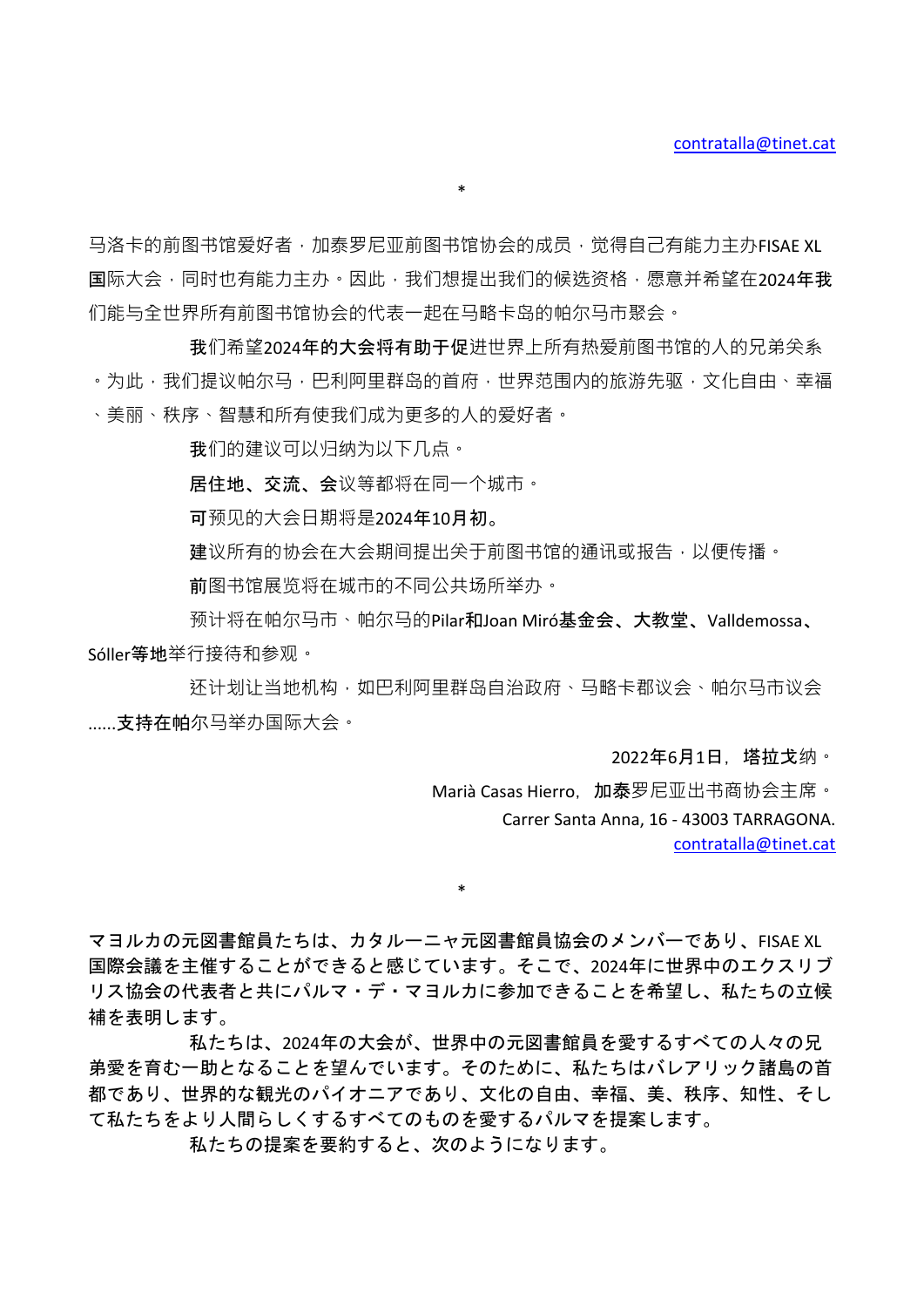居住地、交流、会議などは、同じ都市で行う。

大会の開催日は、2024年10月初旬を予定しています。

大会期間中、各協会がエクスリブリスに関する情報交換や報告を行うことを 提案する。

市内の様々な公共施設において、エクスリブリスの展示会が開催される予定 です。

パルマ市、パルマのピラール&ジョアン・ミロ財団、カテドラル、バルデモ ッサ、ソレールなどでのレセプションや訪問が予定されています。

また、バレアレス諸島自治政府、マヨルカ県議会、パルマ市議会などの地元 機関が、パルマでの国際会議開催を支援することも計画されています。

2022年6月1日、タラゴナ。

Marià Casas Hierro, Catalan Association of Exlibrists (カタルーニャ図書館員協会) 会長。 Carrer Santa Anna, 16 - 43003 TARRAGONA.

contratalla@tinet.cat